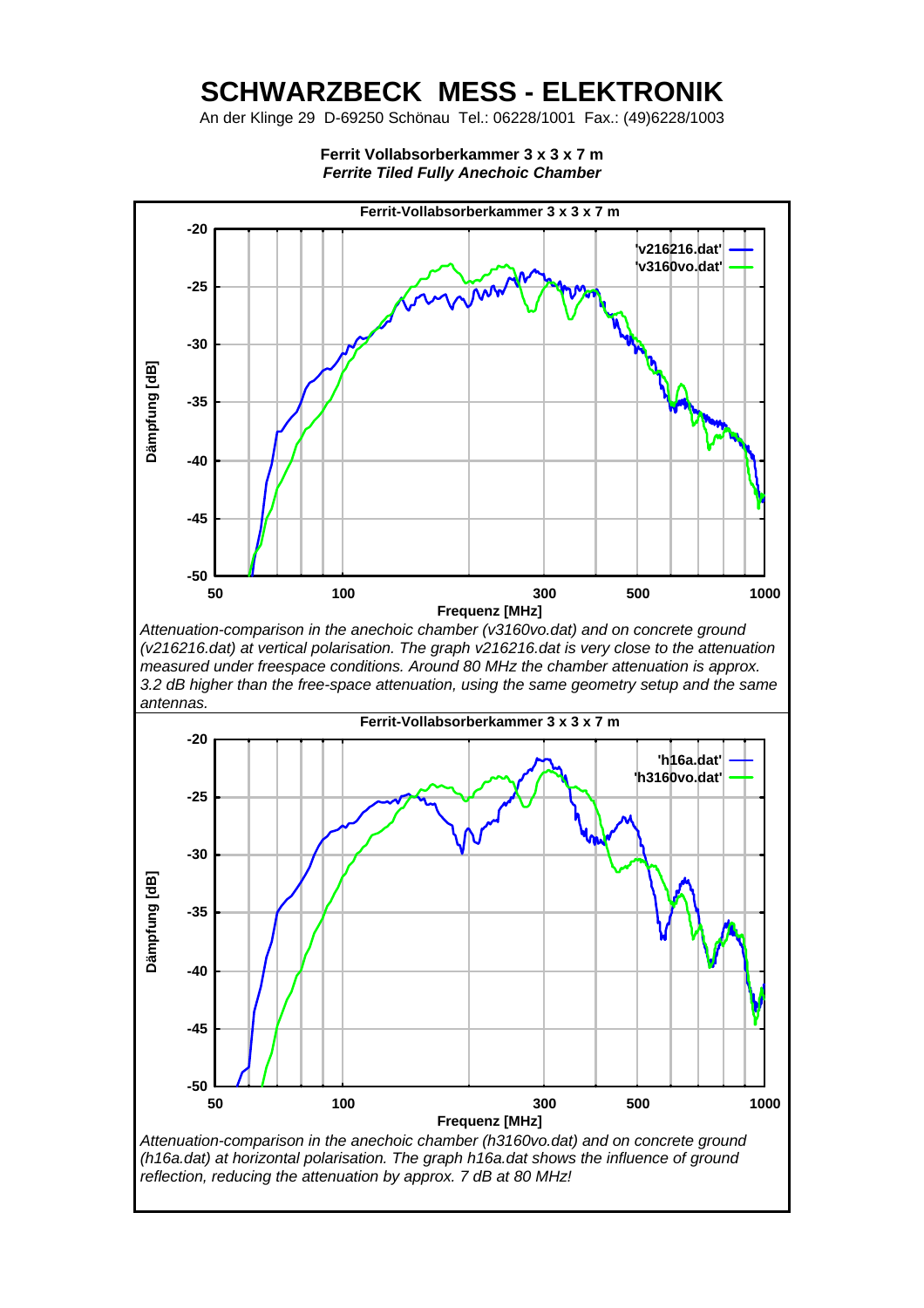## **SCHWARZBECK MESS - ELEKTRONIK**

An der Klinge 29 D-69250 Schönau Tel.: 06228/1001 Fax.: (49)6228/1003 **Ferrit Vollabsorberkammer 3 x 3 x 7 m**  *Ferrite Tiled Fully Anechoic Chamber*



*Test setup: VULP 9118 E with UBAA 9114 4:1-Balun and BBVU 9135 biconical elements.*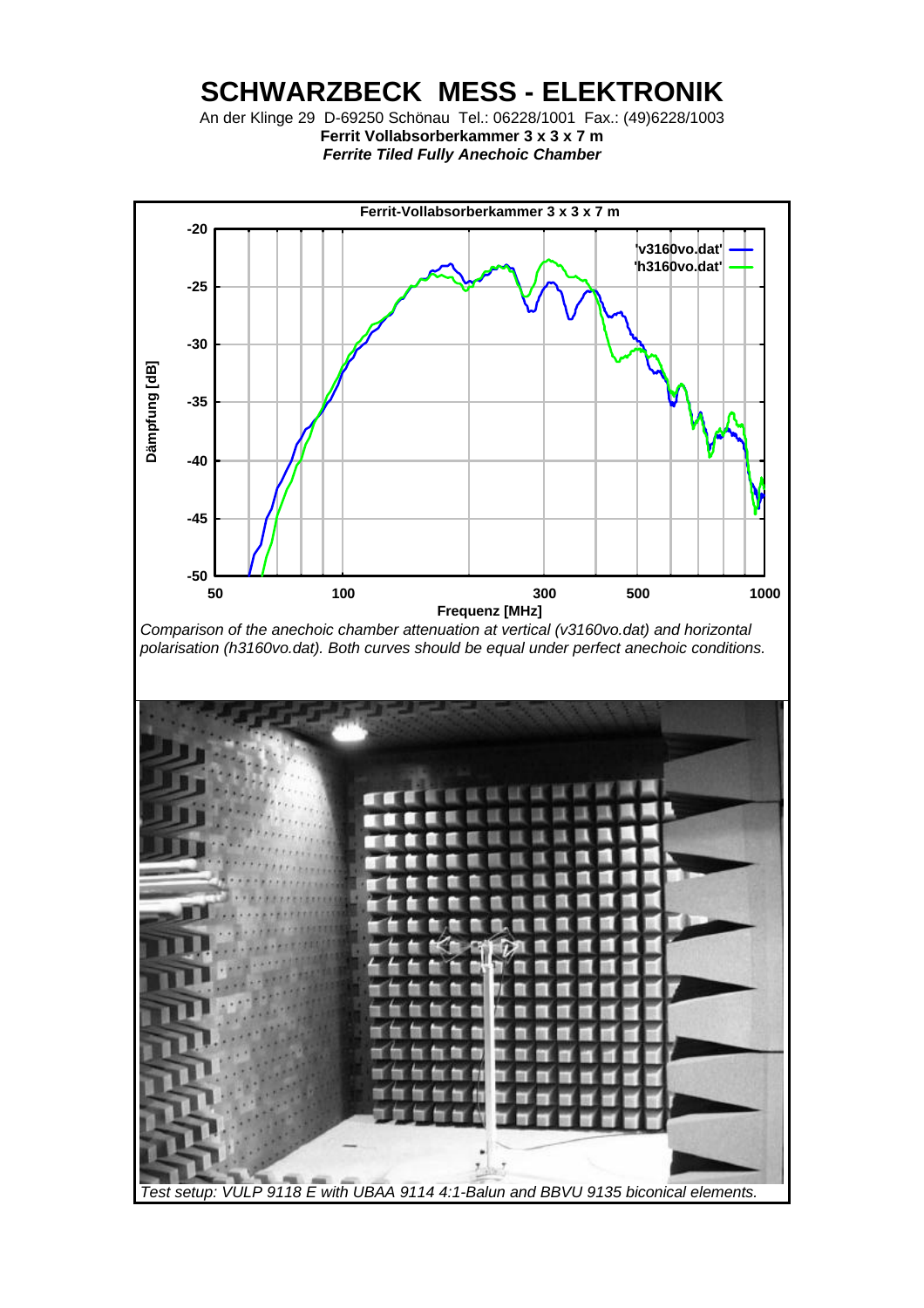